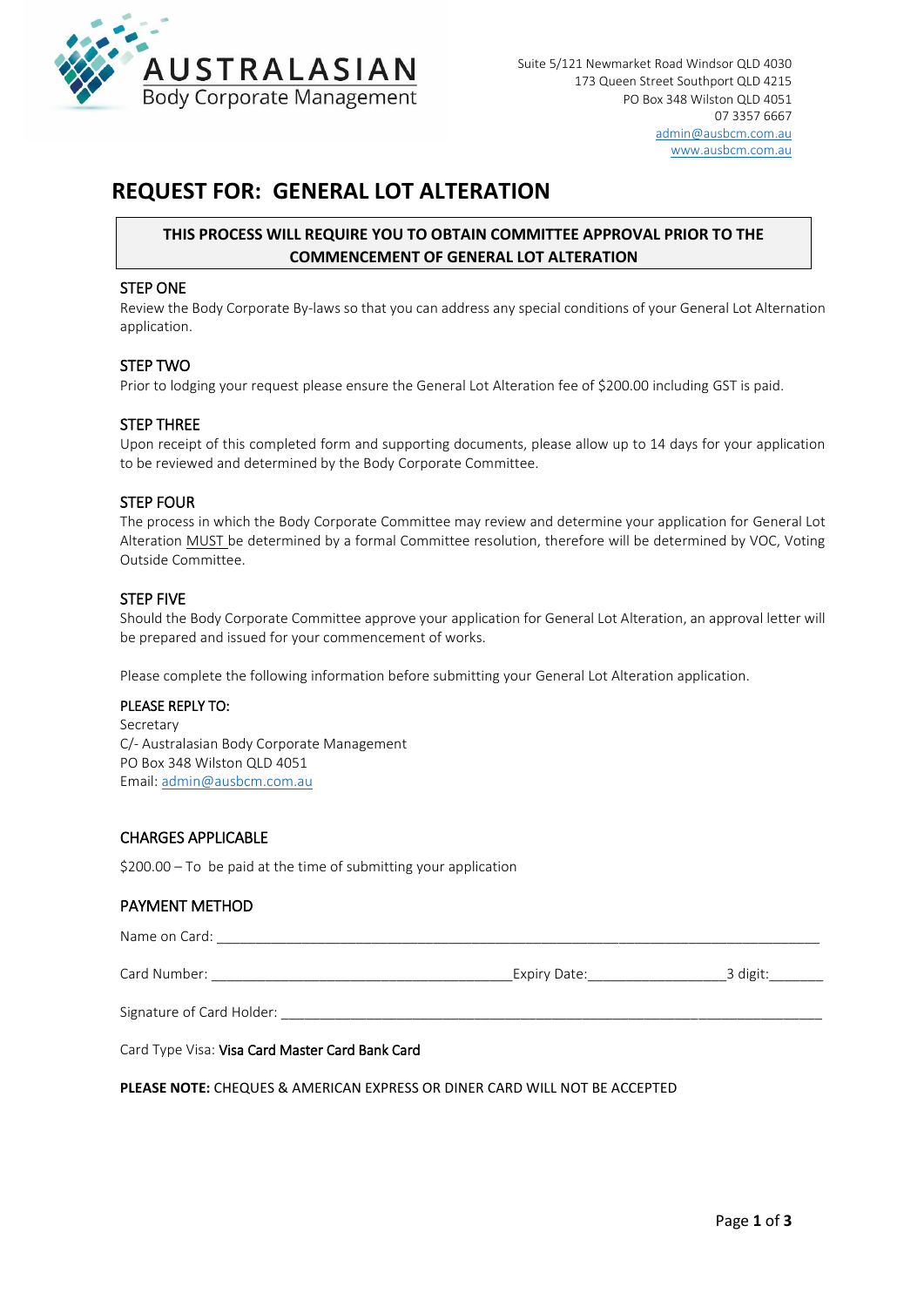# **REQUEST FOR: GENERAL LOT ALTERATION**

|                                                                                                                                                                                                                                                                                                                                      | Owner ( ) | Agent ( |  |  |
|--------------------------------------------------------------------------------------------------------------------------------------------------------------------------------------------------------------------------------------------------------------------------------------------------------------------------------------|-----------|---------|--|--|
|                                                                                                                                                                                                                                                                                                                                      |           |         |  |  |
|                                                                                                                                                                                                                                                                                                                                      |           |         |  |  |
|                                                                                                                                                                                                                                                                                                                                      |           |         |  |  |
|                                                                                                                                                                                                                                                                                                                                      |           |         |  |  |
| DETAILS OF IMPROVEMENT<br>Describe proposed Lot alteration in detail:                                                                                                                                                                                                                                                                |           |         |  |  |
|                                                                                                                                                                                                                                                                                                                                      |           |         |  |  |
|                                                                                                                                                                                                                                                                                                                                      |           |         |  |  |
| Describe the location of the Lot alteration in detail, including whether the Lot alteration is within<br>the boundary of the Lot or whether the Lot alteration is within/affixed to the Common Property:<br>(Enclose diagrams, plans, photographs, quotations and contractor's licences and insurance to support the<br>application) |           |         |  |  |
| Yes ( ) No ( )<br>Is an Engineer required<br>If Yes, Please provide details:                                                                                                                                                                                                                                                         |           |         |  |  |
| Is Council approval required? Yes $( )$ No $( )$<br>If Yes, Please provide details                                                                                                                                                                                                                                                   |           |         |  |  |

## INDEMNITY:

The Body Corporate require you to indemnify the Body Corporate for the following items, prior to the commencement of any alterations upon receipt of your application.

The Applicant hereby indemnifies the Body Corporate Against:

- Any damage incurred to the Body Corporate building/services during the installation process will be made good and charged to the owner of the lot/apartment
- The cost of repair to the common property and that any such damage will be made good by the applicant at his/her expense within seven (7) days